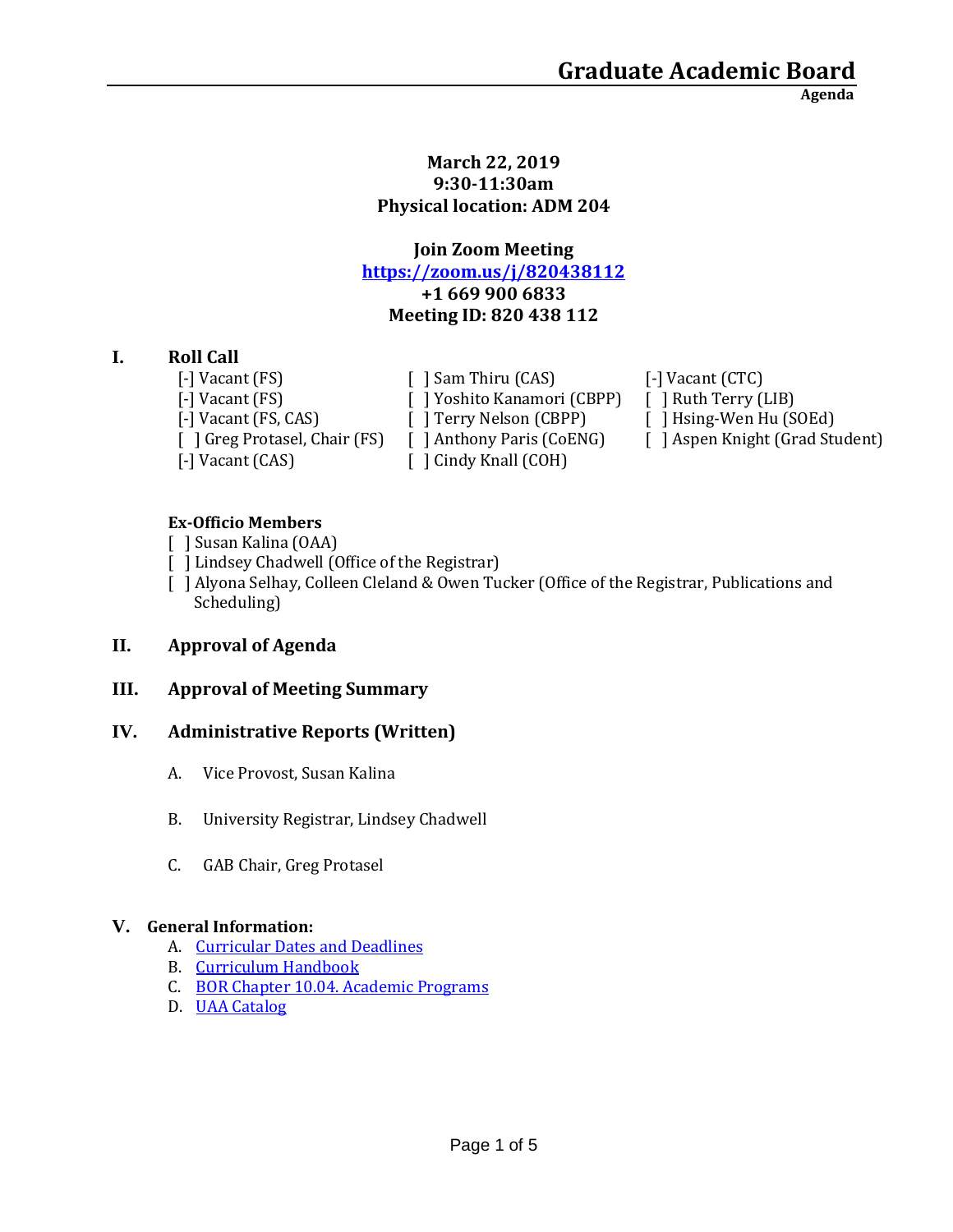**Agenda**

## **VI. Program/Course Action Request/Policy - Second Readings**

## **VII. Program/Course Action Request/Policy – First Readings**

## **Courses**

| 3/12/2019 Chg  | <b>CE A639: Loads on Structures</b>   |
|----------------|---------------------------------------|
| $3/8/2019$ Chg | <b>MD A608: Clinical Epidemiology</b> |
| $3/7/2019$ Chg | <b>ME A632: Analytical Dynamics</b>   |

### **Programs**

| $3/7/2019$ Chg  | <b>BIOS-MS: Master of Science in Biological Sciences</b>      |
|-----------------|---------------------------------------------------------------|
| $2/23/2019$ Chg | <b>SPED-GRCERT: Graduate Certificate in Special Education</b> |

### **VIII. Old Business**

### **IX. New Business**

- A. Purge List Revised (Green highlighted items will be retained)
	- i **[Academic Courses](https://drive.google.com/file/d/1GdhW6eMrZZl5E1yvE57S50kmT1w77SV6/view?usp=sharing)**
	- ii [GER Courses](https://drive.google.com/file/d/1TvtvRdyqcoZF9oKEPHgjFrGC178dVoiF/view?usp=sharing)

## **X. Informational Items and Adjournment**

- A. [Non-Credit CEU CTC Automotive Fundamentals](https://drive.google.com/file/d/1i9LflUXiYFOQHMltEwahjF0rph3vhBcf/view?usp=sharing)
- B. [Courses not yet in CIM](https://drive.google.com/file/d/0B_kfzxlMcO5ZdTlRWkhQM1RSUERmYWx3dEh2U3g2LThaS0dj/view?usp=sharing)
- C. Next Meeting: April 12, 2019 (ADM 204)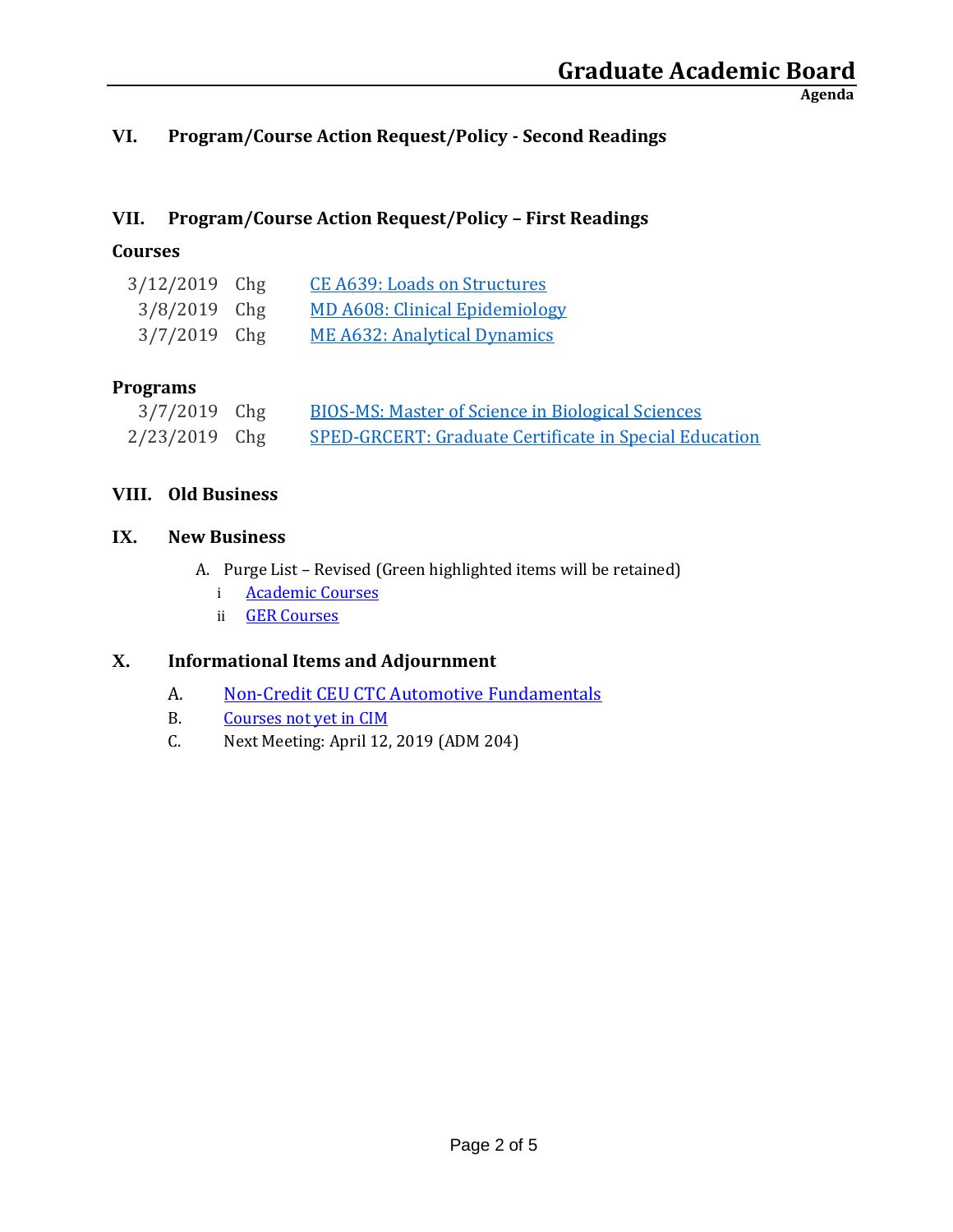### **Summary March 8, 2019 9:30-11:30am Physical location: ADM 204**

**Join Zoom Meeting <https://zoom.us/j/820438112> +1 669 900 6833 Meeting ID: 820 438 112**

### **XI. Roll Call**

[-] Vacant (FS) [X] Sam Thiru (CAS) [-] Vacant (CTC) [-] Vacant (CAS) [X] Cindy Knall (COH)

[-] Vacant (FS) [ ] Yoshito Kanamori (CBPP) [X] Ruth Terry (LIB) [-] Vacant (FS, CAS) [ ] Terry Nelson (CBPP) [ ] Hsing-Wen Hu (SOEd)

[X] Greg Protasel, Chair (FS) [X] Anthony Paris (CoENG) [X] Aspen Knight (Grad Student)

#### **Ex-Officio Members**

[ ] Susan Kalina (OAA)

[X] Lindsey Chadwell (Office of the Registrar)

[ ] Alyona Selhay, Colleen Cleland & Owen Tucker (Office of the Registrar, Publications and Scheduling)

### **XII. Approval of Agenda**

*Approved.* 

**XIII. Approval of Meeting Summary** *Approved.* 

### **XIV. Administrative Reports (Written)**

- D. Vice Provost, Susan Kalina
- E. University Registrar, Lindsey Chadwell
- F. GAB Chair, Greg Protasel

#### **XV. General Information:**

- A. [Curricular Dates and Deadlines](https://www.uaa.alaska.edu/academics/office-of-academic-affairs/dates-and-deadlines.cshtml)
- B. [Curriculum Handbook](https://www.uaa.alaska.edu/academics/office-of-academic-affairs/curriculum/_documents/Curriculum%20Handbook%202-9-18.pdf)
- C. [BOR Chapter 10.04. Academic Programs](https://www.alaska.edu/bor/policy/10-04.pdf)
- D. [UAA Catalog](https://www.uaa.alaska.edu/students/registrar/catalogs/index.cshtml)